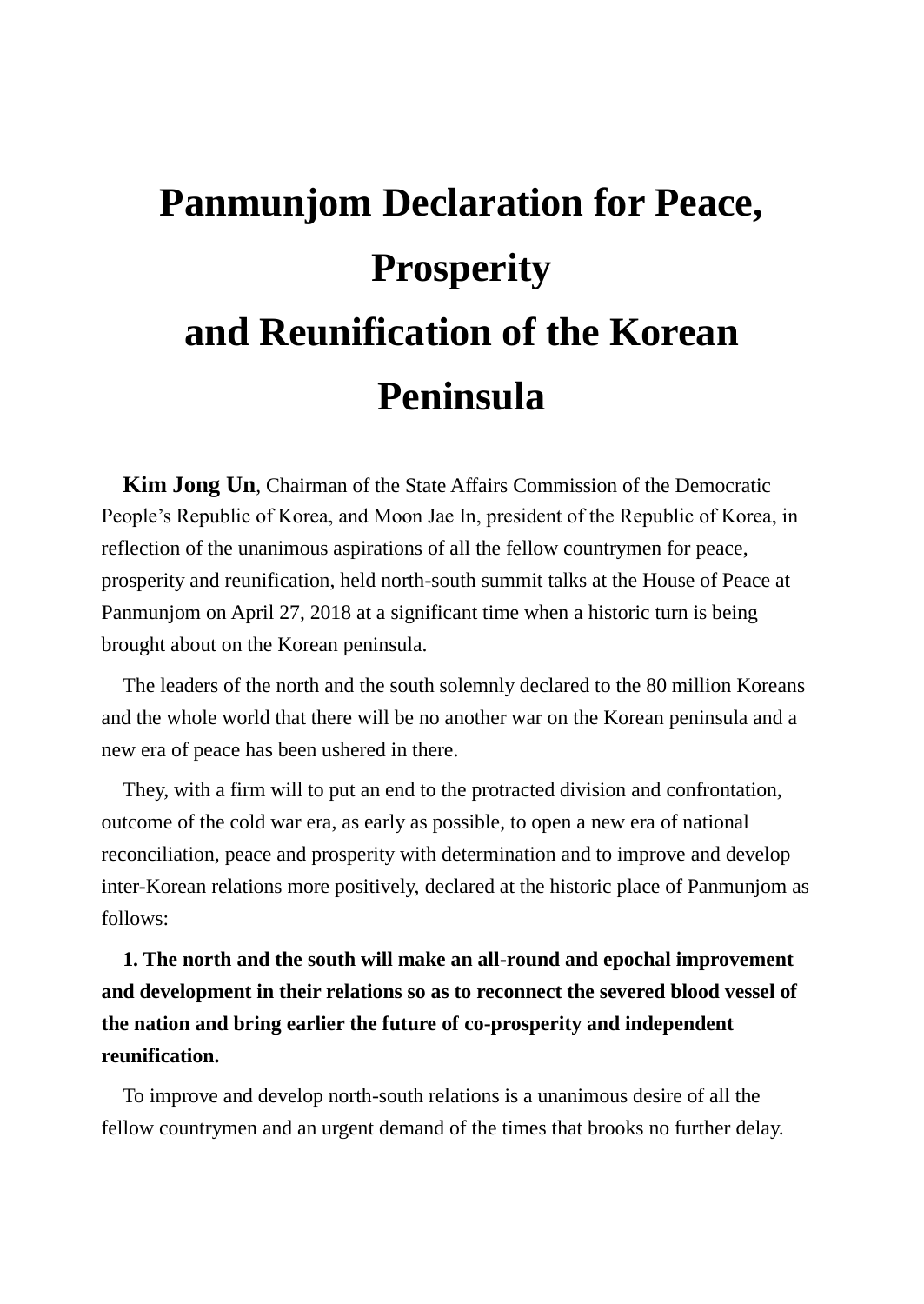First, the north and the south affirmed the principle of national independence that the destiny of our nation must be decided by our nation itself, and agreed to bring about a turning point in the improvement and development of relations by thoroughly implementing inter-Korean declarations and all agreements already adopted.

Second, the north and the south agreed to hold high-level talks and other dialogue and negotiations in all fields at an early date in order to take proactive measures for putting into practice the issues agreed at the summit talks.

Third, the north and the south agreed to set up a north-south joint liaison office permanently stationed by the authorities of both sides in the Kaesong area so as to keep close contact between them and ensure smooth nongovernmental exchanges and cooperation.

Fourth, the north and the south agreed to reenergize many-sided cooperation, exchanges, visits and contact of all social strata in order to stoke up the atmosphere of national reconciliation and unity.

They agreed to boost the atmosphere of reconciliation and cooperation at home by positively promoting joint events of the nation involving the authorities, parliaments, political parties, local autonomous and nongovernmental organizations and all other social strata to mark significant anniversaries common to both sides, including June 15, and to demonstrate to the whole world the resourcefulness, talents and united appearance of the nation abroad by jointly entering international games including the 2018 Asian Games.

Fifth, the north and the south agreed to strive for an immediate settlement of humanitarian issues caused by national division and open inter-Korean Red Cross talks in order to discuss and resolve various issues including the reunion of separated families and their relatives.

For the present, they agreed to arrange such a meeting on the occasion of forthcoming August 15 national liberation day.

Sixth, the north and the south agreed to push ahead with projects agreed upon in the October 4 Declaration so as to ensure a balanced development of the national economy and achieve co-prosperity and take practical measures for relinking,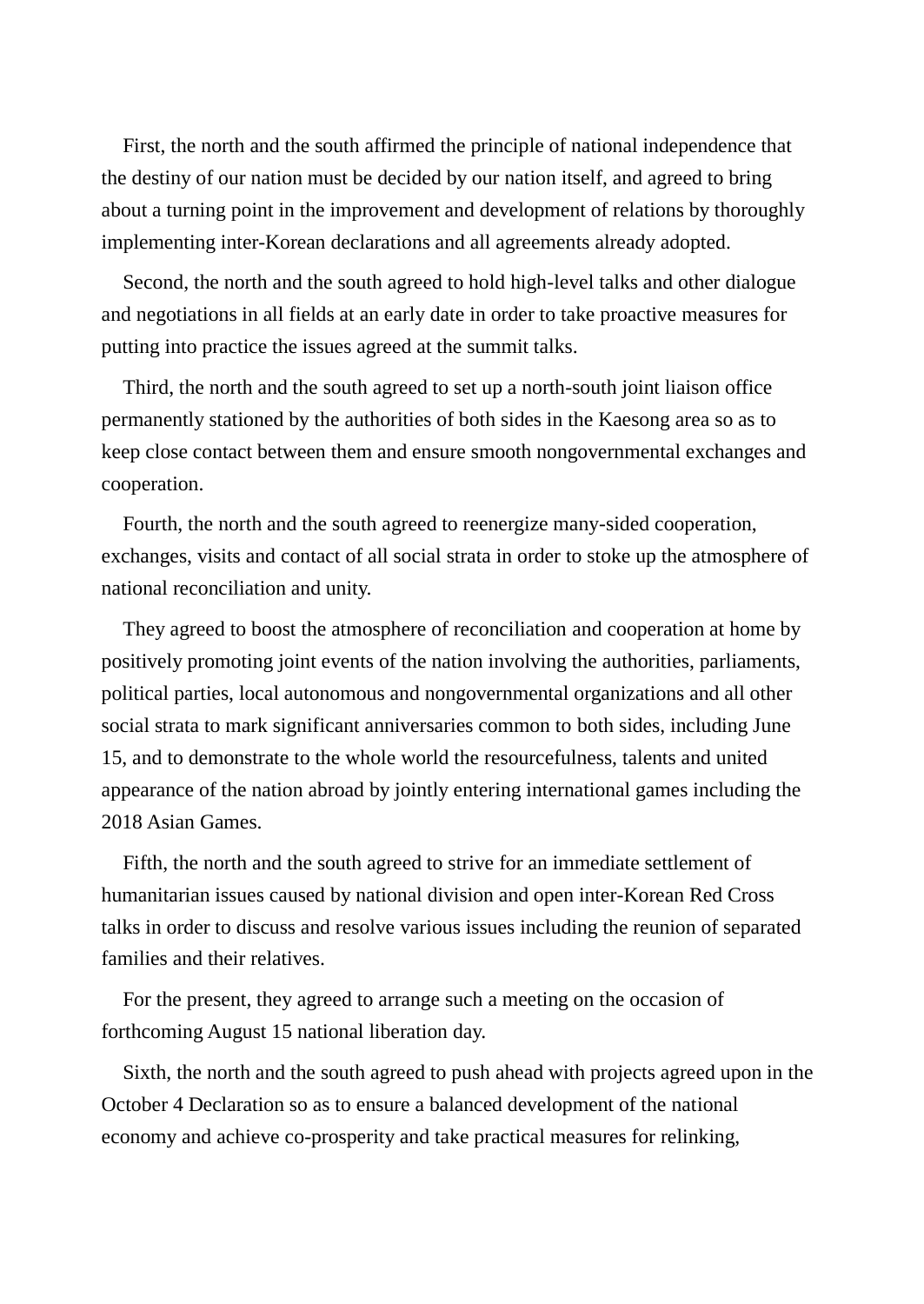upgrading and exploiting the railway lines and roads on the east and west coasts in the first stage.

## **2. The north and the south will work together to ease the acute military tension and substantially remove the danger of war on the Korean peninsula.**

To defuse military tension and remove war danger on the peninsula is a very important issue related to the destiny of the nation and a vital issue for ensuring a peaceful and stable life of our fellow countrymen.

First, the north and the south agreed to completely discontinue all hostile acts against each other, which are the source of military tension and conflict, in all spaces of the ground, sea and air.

They agreed to stop loudspeaker broadcasting, leaflet scattering and all other hostile acts along the Military Demarcation Line and remove means of these acts from May 1 for the present and turn the Demilitarized Zone into a true peace zone in the future.

Second, the north and the south agreed to take practical measures for preventing any accidental military clash and ensuring safe fishing activities by turning the area along the "northern limit line" on the West Sea into a peace zone.

Third, the north and the south agreed to take a series of military security measures for revitalizing mutual cooperation, exchanges, visits and contact.

The north and the south agreed to hold frequent talks of military authorities including ministers of the people's armed forces and to arrange general-level military talks first in May so as to immediately discuss and resolve military issues arising between both sides.

## **3. The north and the south will closely work together to build a permanent and durable peace mechanism on the Korean peninsula.**

It is a historic task that allows no further delay to put an end to the current abnormal armistice and set up a definite peace mechanism on the Korean peninsula.

First, the north and the south reaffirmed the nonaggression agreement on the non-use of any type of armed force against each other, and agreed to strictly observe it.